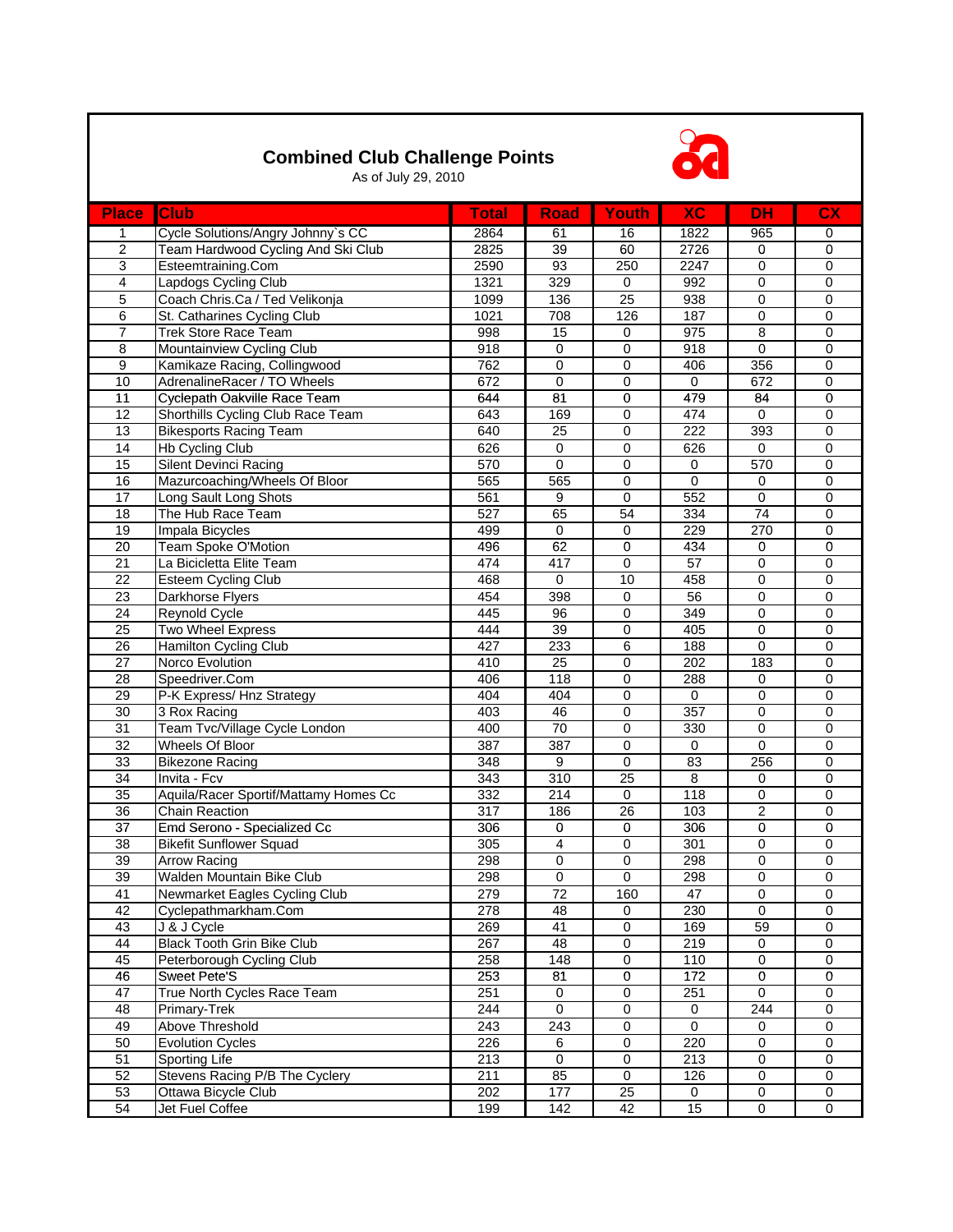## **Combined Club Challenge Points**



As of July 29, 2010

| <b>Place</b>    | <b>Club</b>                                | <b>Total</b>     | <b>Road</b>      | <b>Youth</b>    | <b>XC</b>       | <b>DH</b>      | <b>CX</b>      |
|-----------------|--------------------------------------------|------------------|------------------|-----------------|-----------------|----------------|----------------|
| 55              | Zm Cycle & Fitness Cycling Club            | 195              | 155              | 0               | 40              | 0              | 0              |
| 56              | Sepp'S Cycling Team                        | 191              | 191              | 0               | 0               | 0              | 0              |
| 57              | <b>Team Nanoblur-Gears</b>                 | 190              | 190              | 0               | 0               | 0              | $\pmb{0}$      |
| 58              | Kurzawinski Coach/ Six S Erp Consulting    | 187              | 187              | 0               | 0               | 0              | $\mathbf 0$    |
| 59              | Wild Bettys                                | 182              | $\mathbf 0$      | 0               | 182             | $\pmb{0}$      | $\mathbf 0$    |
| 60              | Soigneur Race Services Race Team           | 172              | 172              | 0               | $\mathbf 0$     | 0              | 0              |
| 61              | Ecclestone Cycle Club                      | 169              | $\pmb{0}$        | 0               | 86              | 83             | 0              |
| 61              | Tall Tree Cycles/Steelwool Bicycles        | 169              | $\mathbf 0$      | 0               | 169             | 0              | $\mathbf 0$    |
| 63              | <b>Velocity Cycle And Ski</b>              | 168              | $\pmb{0}$        | 0               | 168             | $\overline{0}$ | $\pmb{0}$      |
| 64              | <b>Cyclepath Oakville</b>                  | 162              | 39               | $\pmb{0}$       | 12              | 111            | 0              |
| 65              | <b>Sound Solutions</b>                     | 160              | 83               | 0               | 77              | 0              | 0              |
| 66              | Thinksl.Com/Carson Electric                | 159              | $\mathbf 0$      | 0               | 159             | 0              | 0              |
| 67              | <b>Brant Cycle</b>                         | 157              | 17               | 0               | 140             | 0              | 0              |
| 68              | <b>Cycles London Racing Team</b>           | 152              | 152              | 0               | $\mathbf 0$     | 0              | 0              |
| 68              | Pedal Performance Cycling Club             | 152              | $\mathbf 0$      | 0               | 152             | 0              | 0              |
| 70              | Z- Team Powered By La Bicicletta           | 140              | 140              | $\overline{0}$  | $\mathbf 0$     | $\overline{0}$ | $\pmb{0}$      |
| $\overline{71}$ | Beaches Cycling Club (Bcc)                 | 134              | 107              | 0               | 27              | 0              | $\mathbf 0$    |
| 72              | Cobourg Cycling Club                       | $\overline{121}$ | $\mathbf 0$      | 0               | 121             | $\pmb{0}$      | $\mathbf 0$    |
| 73              | National Cycling Centre Hamilton           | 120              | $\overline{27}$  | 93              | $\mathbf 0$     | $\mathbf 0$    | $\mathbf 0$    |
| 74              | Hamilton Youth Cycling                     | 114              | $\mathbf 0$      | 0               | 114             | 0              | $\mathbf 0$    |
| $\overline{75}$ | <b>Barrie Cycling Club</b>                 | 110              | $\pmb{0}$        | $\overline{11}$ | 99              | 0              | 0              |
| $\overline{76}$ | The Kawartha Cycling Club                  | 100              | $\pmb{0}$        | 0               | 100             | 0              | $\pmb{0}$      |
| $\overline{77}$ | Ride With Rendall                          | 98               | 76               | 0               | 22              | $\overline{0}$ | 0              |
| 78              | <b>Team Pedal Power</b>                    | $\overline{88}$  | $\pmb{0}$        | 0               | 5               | 83             | 0              |
| 79              | Spidertech Powered By Planet Energy        | 86               | 86               | 0               | $\pmb{0}$       | 0              | 0              |
| 79              | <b>Sudbury Cycling Club</b>                | 86               | 86               | 0               | 0               | 0              | 0              |
| 81              | Maple Leaf Cycling Club                    | 85               | 85               | $\overline{0}$  | 0               | 0              | 0              |
| 82              | London Centennial Wheelers                 | 84               | 84               | 0               | 0               | 0              | 0              |
| 83              | D'Ornellas Racing Team                     | 81               | 48               | 0               | 33              | 0              | $\overline{0}$ |
| 84              | Cycle Cambridge                            | 77               | 15               | 0               | 62              | 0              | $\mathbf 0$    |
| 85              | Pieriks Cycle                              | 71               | $\boldsymbol{0}$ | 0               | 71              | 0              | $\pmb{0}$      |
| 86              | Mbrc.Org - Gears                           | 65               | 60               | 0               | 5               | 0              | 0              |
| 87              | <b>Brampton Cycling Club</b>               | 63               | $\mathbf 0$      | 0               | 63              | 0              | 0              |
| 88              | Neworld Cycle                              | 61               | 61               | 0               | $\mathbf 0$     | 0              | 0              |
| 88              | <b>Scott Racing</b>                        | 61               | $\overline{24}$  | 0               | 37              | 0              | 0              |
| 90              | Owen Sound Cycling Club                    | 60               | 0                | 0               | 60              | 0              | 0              |
| 91              | Kawartha Cycling Club                      | 58               | $\mathbf 0$      | 58              | 0               | 0              | $\mathbf 0$    |
| 91              | <b>Khs Bicycles</b>                        | 58               | $\mathbf 0$      | 0               | 58              | 0              | 0              |
| 93              | Tower International Inc. Cycling Team      | 56               | 50               | 0               | 6               | 0              | 0              |
| 94              | The Eat-Clean Diet®Women'S Cycling Team    | 55               | 55               | 0               | 0               | 0              | 0              |
| 95              | Ciclo Sport Racing                         | 49               | 49               | 0               | 0               | $\overline{0}$ | 0              |
| 96              | <b>Black Sheep Cycling Club</b>            | 46               | $\overline{0}$   | $\overline{0}$  | 14              | 32             | 0              |
| 96              | Midweek Cycling Club                       | 46               | 46               | 0               | 0               | 0              | 0              |
| $\overline{98}$ | Forest City Velodrome                      | 45               | 45               | 0               | 0               | $\mathbf 0$    | 0              |
| 99              | <b>Ontario Masters Cycling Association</b> | 43               | 43               | 0               | 0               | $\overline{0}$ | 0              |
| 100             | <b>Bowmanville Sports Shop</b>             | 40               | $\pmb{0}$        | 0               | 0               | 40             | 0              |
| 100             | <b>Misfit Psycles</b>                      | 40               | $\pmb{0}$        | 0               | 40              | 0              | 0              |
| 102             | <b>Team Silent Sports</b>                  | 39               | 39               | 0               | 0               | 0              | 0              |
| 103             | Euro-Sports.Ca / Foodery                   | $\overline{37}$  | $\overline{37}$  | $\overline{0}$  | 0               | $\mathbf 0$    | 0              |
| 104             | Mirvishracing.Com                          | 36               | $\pmb{0}$        | 0               | 36              | $\mathbf 0$    | $\mathbf 0$    |
| 105             | Larocca Xc                                 | 32               | $\pmb{0}$        | 0               | 32              | 0              | $\pmb{0}$      |
| 106             | <b>Team Cross</b>                          | 31               | 31               | 0               | 0               | 0              | 0              |
| 107             | Gears Bike Shop Club                       | 30               | $30\,$           | 0               | 0               | 0              | 0              |
| 108             | <b>Waterloo Cycling Club</b>               | 29               | $\mathsf{O}$     | $\overline{9}$  | $\overline{20}$ | $\overline{0}$ | 0              |